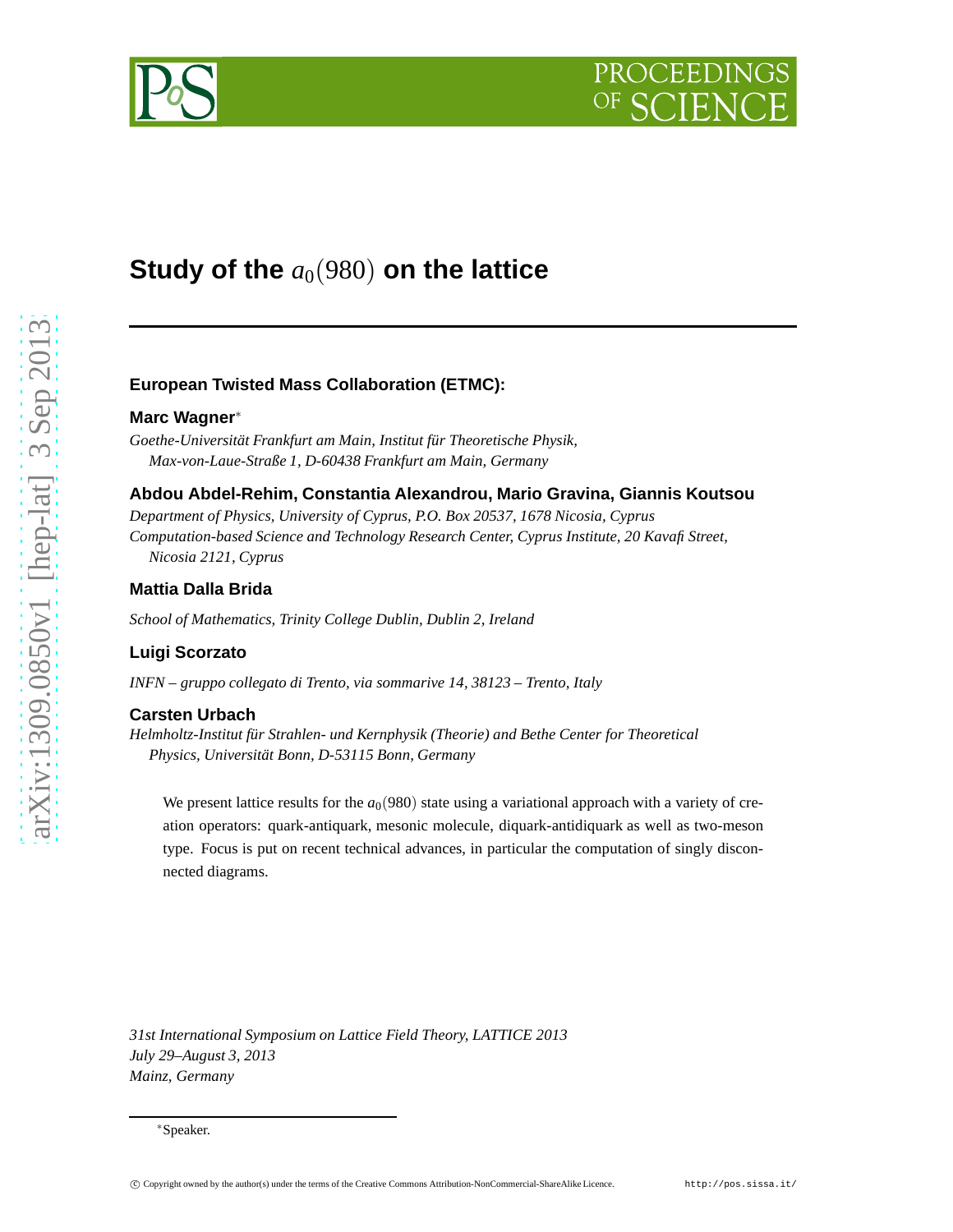# <span id="page-1-0"></span>**1. Introduction**

The nonet of light scalar mesons formed by  $\sigma \equiv f_0(500)$ ,  $\kappa \equiv K_0^*(800)$ ,  $a_0(980)$  and  $f_0(980)$ is poorly understood [[1](#page-6-0)]. Compared to expectation all nine states are rather light and their ordering is inverted. For example in a standard quark antiquark picture the  $a_0(980)$  states, which have  $I = 1$ , must necessarily be composed of two light quarks, e.g.  $a_0(980) \equiv d\bar{u}$ , while the  $\kappa$  states with  $I = 1/2$  are made from a strange and a light quark, e.g.  $\kappa \equiv \bar{s}u$ . Consequently,  $\kappa$  should be heavier than  $a_0(980)$ , since  $m_s > m_{u,d}$ . In experiments, however, the opposite is observed, i.e.  $m(\kappa) = 682 \pm$ 29 MeV, while  $m(a_0(980)) = 980 \pm 20$  MeV [\[2](#page-6-0)]. On the other hand in a four-quark or tetraquark picture the quark content could be  $a_0(980) \equiv d\overline{u}\overline{s}$  and  $\kappa \equiv \overline{s}u(\overline{u}u + \overline{d}d)$  naturally explaining the observed ordering. Moreover, certain decay channels, e.g.  $a_0(980) \rightarrow K + \bar{K}$ , indicate that besides the two light quarks also an  $s\bar{s}$  pair is present and, therefore, also support a tetraquark interpretation.

Here we report about the status of an ongoing long-term project with the aim to study scalar mesons and other possible tetraquark candidates, in particular the  $a<sub>0</sub>(980)$ , using lattice QCD. In section 2 we summarize our recently published results obtained with Wilson twisted mass quarks, where "singly disconnected diagrams" (connected diagrams with closed fermion loops) have been neglected [\[3](#page-6-0), [4](#page-6-0), [5, 6](#page-6-0)]. In section [3](#page-3-0) we discuss latest technical advances obtained with clover improved Wilson quarks, in particular the inclusion of singly disconnected diagrams.

### **2. Wilson twisted mass quarks, singly disconnected diagrams neglected**

#### **2.1 Lattice setup**

We use gauge link configurations with  $N_f = 2 + 1 + 1$  dynamical quark flavors generated by the ETM Collaboration [\[7, 8](#page-6-0)]. We consider several ensembles with lattice spacing  $a \approx 0.086$  fm. The ensembles differ in the volume  $(L/a)^3 \times (T/a) = 20^3 \times 48, \ldots, 32^3 \times 64$  and the unphysically heavy light quark mass corresponding to  $m_\pi \approx 280 \text{MeV}$ ...460 MeV.

For the computations presented in this section we have ignored singly disconnected diagrams, which are technically more challenging than their connected counterparts (cf. section [3.2\)](#page-3-0). An important physical consequence is that the quark number and the antiquark number are separately conserved for each flavor. Therefore, there is no mixing between  $\bar{u}u$ ,  $\bar{d}d$  and  $\bar{s}s$  resulting in an  $\eta_s$ meson with flavor structure  $\bar{s}s$  instead of  $\eta$  and  $\eta'$ . Moreover, there is no mixing between two-quark and four-quark states, which is why we consider in this section only four-quark creation operators and ignore ordinary quark-antiquark creation operators.

#### **2.2 Four-quark creation operators**

 $a_0(980)$  has quantum numbers  $I(J^P) = 1(0^+)$ . As usual in lattice QCD we extract the low lying spectrum in that sector by studying the asymptotic exponential behavior of correlation functions  $C_{jk}(t) = \langle (\mathcal{O}_j(t))^{\dagger} \mathcal{O}_k(0) \rangle$ .  $\mathcal{O}_j$  and  $\mathcal{O}_k$  denote suitable creation operators, i.e. operators generating the  $a<sub>0</sub>(980)$  quantum numbers, when applied to the vacuum state.

Assuming that the experimentally measured  $a_0(980)$  with mass  $980 \pm 20$ MeV is a rather strongly bound four quark state, suitable creation operators to excite such a state are

$$
\mathscr{O}_{a_0(980)}^{K\bar{K} \text{ molecule}} = \sum_{\mathbf{x}} \left( \bar{s}(\mathbf{x}) \gamma_5 u(\mathbf{x}) \right) \left( \bar{d}(\mathbf{x}) \gamma_5 s(\mathbf{x}) \right) \tag{2.1}
$$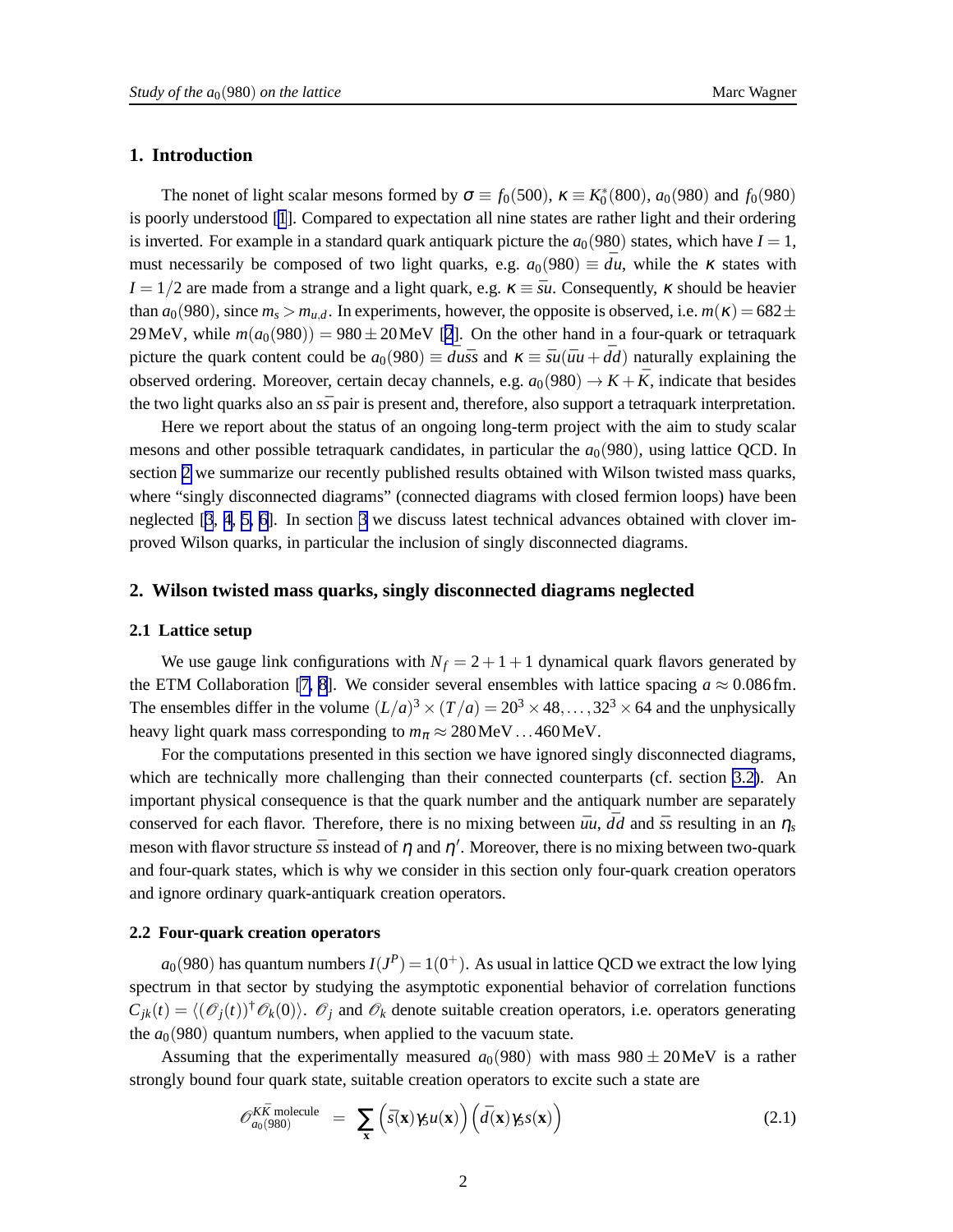$$
\mathscr{O}_{a_0(980)}^{\text{diquark}} = \sum_{\mathbf{x}} \left( \varepsilon^{abc} \bar{s}^b(\mathbf{x}) C \gamma_5 \bar{d}^{c,T}(\mathbf{x}) \right) \left( \varepsilon^{ade} u^{d,T}(\mathbf{x}) C \gamma_5 s^e(\mathbf{x}) \right). \tag{2.2}
$$

<span id="page-2-0"></span>The first operator has the spin/color structure of a  $K\bar{K}$  molecule. The second resembles a bound diquark antidiquark pair, where spin coupling via *C*γ<sup>5</sup> corresponds to the lightest diquarks/antidi-quarks (cf. e.g. [\[1, 9](#page-6-0), [10](#page-6-0)]). Further low lying states with  $a<sub>0</sub>(980)$  quantum numbers to be considered are the two-particle states  $K + \bar{K}$  and  $\eta_s + \pi$ . Suitable creation operators to resolve these states are

$$
\mathscr{O}_{a_0(980)}^{K+\bar{K} \text{ two-particle}} = \left(\sum_{\mathbf{x}} \bar{s}(\mathbf{x}) \gamma_5 u(\mathbf{x})\right) \left(\sum_{\mathbf{y}} \bar{d}(\mathbf{y}) \gamma_5 s(\mathbf{y})\right) \tag{2.3}
$$

$$
\mathscr{O}_{a_0(980)}^{\eta_s + \pi \text{ two-particle}} = \left( \sum_{\mathbf{x}} \bar{s}(\mathbf{x}) \gamma_5 s(\mathbf{x}) \right) \left( \sum_{\mathbf{y}} \bar{d}(\mathbf{y}) \gamma_5 u(\mathbf{y}) \right).
$$
 (2.4)

#### **2.3 Numerical results**

We first discuss numerical results for the ensemble with the smallest volume,  $(L/a)^3 \times (T/a) =$  $20^3 \times 48$ , which corresponds to a spatial extension of  $L \approx 1.72$  fm. This ensemble is particularly suited to distinguish two-particle states with relative momentum from states with two particles at rest and from possibly existing  $a<sub>0</sub>(980)$  tetraquark states.

Figure 1(left) shows effective mass plots for a  $2 \times 2$  correlation matrix with a  $K\bar{K}$  molecule operator ([2.1](#page-1-0)) and a diquark-antidiquark operator (2.2). The corresponding two plateaus are around 1100 MeV and, therefore, consistent both with the expectation for possibly existing  $a_0(980)$  tetraquark states and with two-particle  $K + \bar{K}$  and  $\eta_s + \pi$  states, where both particles are at rest (2  $\times$  $m(K) \approx 1198$  MeV;  $m(\eta_s) + m(\pi) \approx 1115$  MeV in our lattice setup).



**Figure 1:** Effective masses as functions of the temporal separation. **(left)**  $2 \times 2$  correlation matrix (operators: *KK*<sup> $\overline{K}$ </sub> molecule, diquark). **(right)**  $4 \times 4$  correlation matrix (operators: *KK*<sup> $\overline{K}$ </sup> molecule, diquark,  $K + \overline{K}$  two-</sup> particle,  $\eta_s + \pi$  two-particle).

Increasing this correlation matrix to  $4 \times 4$  by adding  $K + \bar{K}$  two-particle and  $\eta_s + \pi$  twoparticle operators (eqs. (2.3) and (2.4)) yields the effective mass results shown in Figure 1(right). Two additional states are observed, whose plateaus are around 1500MeV...2000MeV. From this  $4 \times 4$  analysis we conclude the following:

• We do not observe a third low-lying state around 1100MeV, even though we provide operators, which are of tetraquark type as well as of two-particle type. This suggests that the two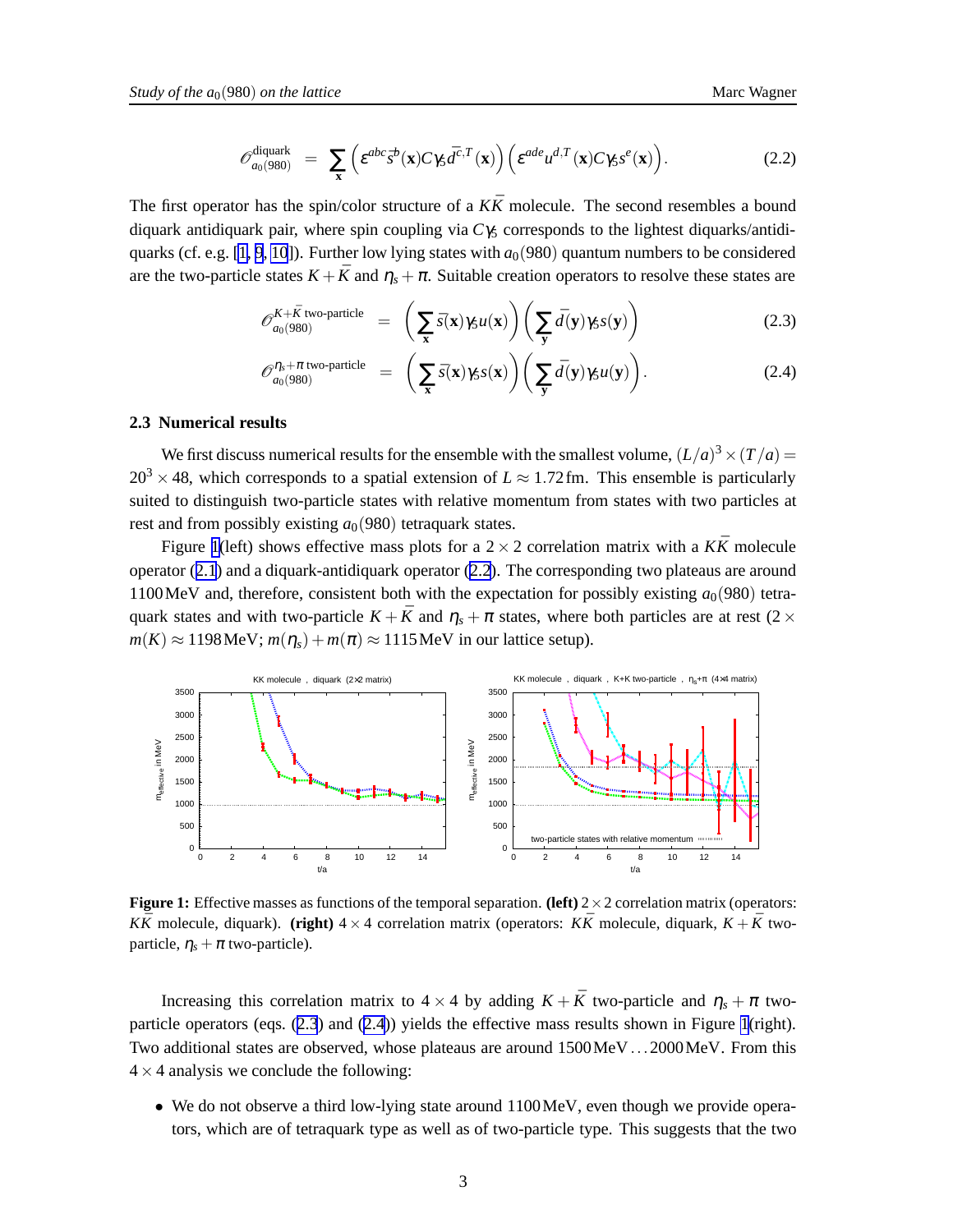<span id="page-3-0"></span>low-lying states are the expected two-particle  $K + \bar{K}$  and  $\eta_s + \pi$  states, while an additional stable  $a_0(980)$  tetraquark state does not exist.

- The effective masses of the two low-lying states are of much better quality in the right plot of Figure [1](#page-2-0) than in the left plot. We attribute this to the  $K + \bar{K}$  two-particle and  $\eta_s + \pi$  twoparticle operators, which presumably create larger overlap to those states than the tetraquark operators. This confirms the interpretation of the two observed low-lying states as twoparticle states.
- We investigated these overlaps in a more quantitative way by studying the squared eigenvector components of the two low-lying states (cf. [[4](#page-6-0)] for details). The lowest state is predominantly of  $\eta_s + \pi$  type, whereas the second lowest state is of  $K + \bar{K}$  type. The two tetraquark operators are essentially irrelevant for resolving those states. This strongly supports the above interpretation of the two observed low lying states as two-particle states.
- The energy of two-particle excitations with one relative quantum of momentum can be estimated:  $m(K + \bar{K}, p = p_{min}) \approx 1873 \text{ MeV}$  and  $m(\eta_s + \pi, p = p_{min}) \approx 1853 \text{ MeV}$  [\[4](#page-6-0)]. These values are consistent with the effective mass plateaus of the second and third excitation in Figure [1](#page-2-0)(right). Consequently, we also interpret them as two-particle states.

We obtained qualitatively identical results, when varying the light quark mass and the spacetime volume, using the ensembles discussed in section [2.1.](#page-1-0) Corresponding plots are shown in [\[4\]](#page-6-0).

#### **3. Clover improved Wilson quarks, singly disconnected diagrams included**

#### **3.1 Lattice setup**

Recently we started to perform similar computations using gauge link configurations generated by the PACS-CS Collaboration [[11\]](#page-6-0) with 2+1 flavors of clover improved Wilson sea quarks and the Iwasaki gauge action. A significant advantage compared to Wilson twisted mass quarks is that parity and isospin are exact symmetries. For example there is no pion and kaon mass splitting and  $P = +$  and  $P = -$  states are separated by quantum numbers (these problems in the context of Wilson twisted mass quarks and the  $a<sub>0</sub>(980)$  are discussed in detail in [[4](#page-6-0)]). The currently used ensemble has a lattice spacing  $a \approx 0.09$  fm, a volume  $(L/a)^3 \times T/a = 32^3 \times 64$  and light  $u/d$  quarks corresponding to  $m_\pi \approx 300 \text{MeV}$ .

#### **3.2 Singly disconnected contributions**

A major improvement compared to our previous results presented in section [2.3](#page-2-0) is that this time singly disconnected contributions to the correlation functions are included. These singly disconnected contributions correspond to diagrams, where the strange quark propagators start and end at the same timeslice. Ignoring such singly disconnected diagrams introduces a systematic error, which is hard to quantify. With these new computations, where disconnected contributions are taken into account, this systematic error has been eliminated. Another important consequence of singly disconnected diagrams is that quark-antiquark and four-quark trial states can have nonvanishing overlap. This allows to study a non-trivial larger correlation matrix containing both a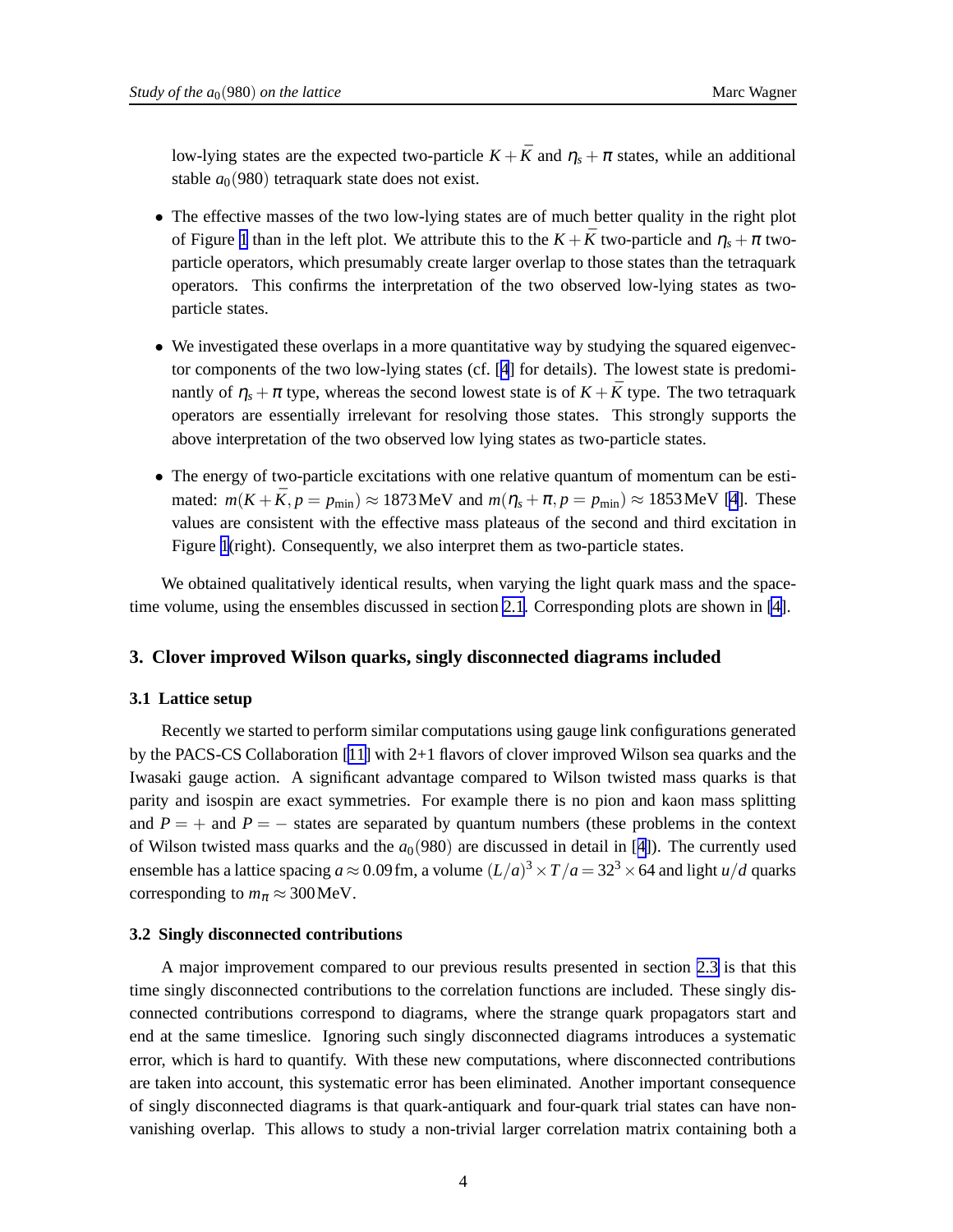<span id="page-4-0"></span>quark-antiquark operator

$$
\mathcal{O}_{a_0(980)}^{q\bar{q}} = \sum_{\mathbf{x}} \left( \bar{d}(\mathbf{x}) u(\mathbf{x}) \right) \tag{3.1}
$$

and the four-quark operators ([2.1](#page-1-0)) to [\(2.4\)](#page-2-0). Such a correlation matrix will allow to make stronger statements about the structure of states from the  $a<sub>0</sub>(980)$  sector.

The technique for computing singly disconnected diagrams presented in the following is quite general. Since here we are interested in the  $a<sub>0</sub>(980)$ , we discuss it in the context of four-quark creation operators with flavor structure  $\bar{s} s \bar{d} u$  (cf. Figure 2).

While for connected four-quark diagrams (i.e. all four quark propagators connect the timeslices at time 0 and time *t*) standard point-to-all propagators can be used, applying exclusively such propagators is not possible in practice for singly disconnected diagrams. The reason is that one has to include a sum over space,  $\Sigma_{\mathbf{x}}$ , at least on one of the two timeslices (wlog. at time *t* in Figure 2), to project to zero momentum. This in turn requires an all-to-all *s* quark propagator on that timeslice, due to  $\sum_{\mathbf{x}} s(\mathbf{x},t)s(\mathbf{x},t)...$  (the solid red lines in Figure 2).

Since all-to-all propagators are prohibitively expensive to compute, they are typically estimated stochastically. While using a single stochastic propagator for a specific diagram typically results in a favorable or at least acceptable signal-to-noise ratio, using a larger number of such propagators drastically increases statistical errors. Therefore, we decided for the following strategy: three quark propagators (the *s*-loop at timeslice 0 and the *u* and *d* propagators connecting the timeslices 0 and *t*) are realized by exact point-to-all propagators, while the remaining propagator (the *s*-loop at timeslice *t*) is estimated stochastically using random  $Z_2 \times Z_2$  timeslice sources.

Numerical tests of this strategy have shown that the statistical errors of the singly disconnected diagrams are of the same order of magnitude as the statistical errors of the corresponding connected diagrams, when investing a comparable amount of HPC resources.



**Figure 2:** The singly disconnected diagram of a  $\bar{s} s \bar{d} u$  correlator.

#### **3.3 First numerical results**

At the moment we have only performed computations of a  $2 \times 2$  correlation matrix containing the  $q\bar{q}$  operator (eq. (3.1)) and the four-quark  $K\bar{K}$  molecule operator (eq. [\(2.1\)](#page-1-0)). Both connected and singly disconnected diagrams have been computed using 111 gauge link configurations with a single sample on each configuration.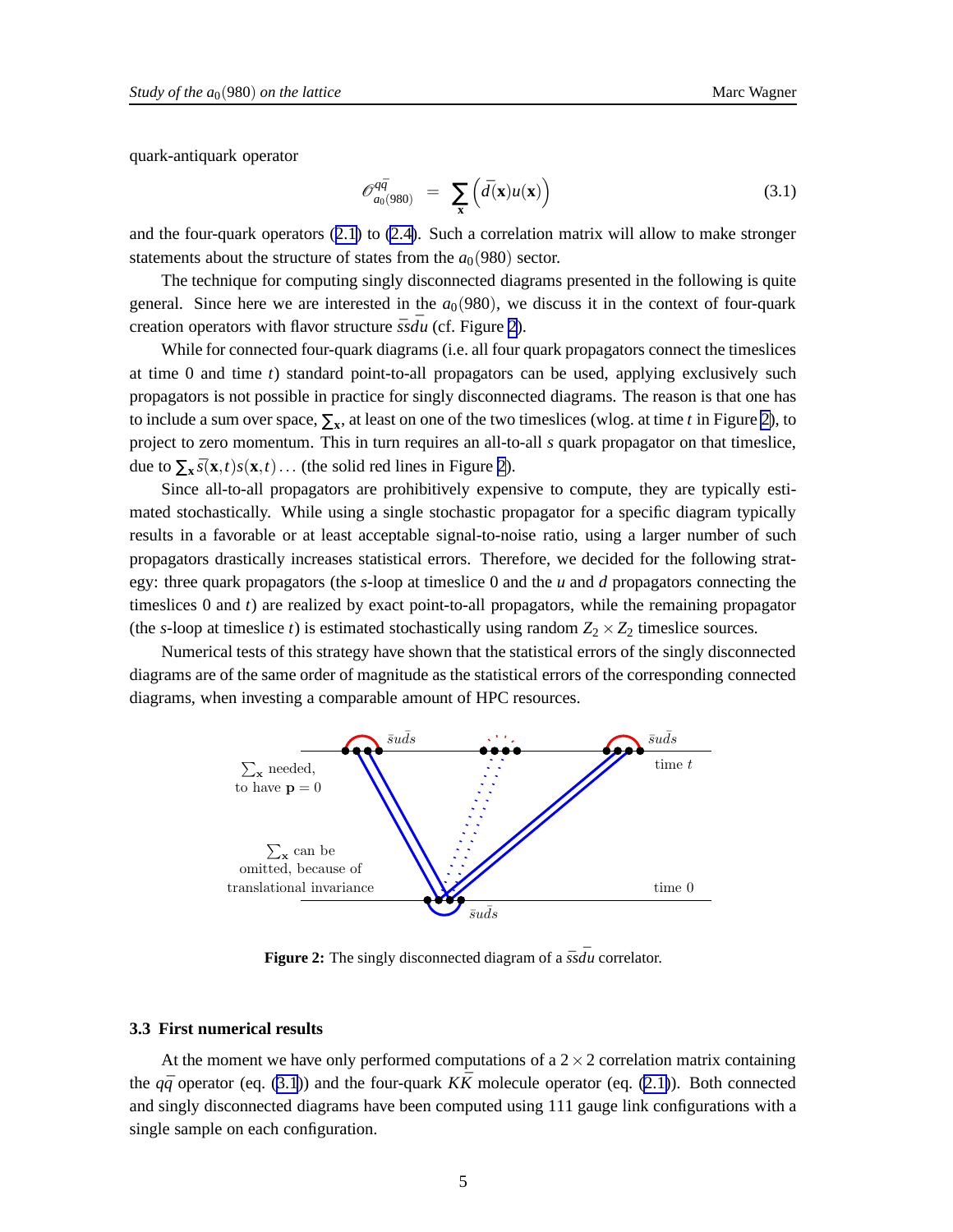Effective masses corresponding to the two diagonal elements, i.e. individually to the  $q\bar{q}$  operator and the  $K\bar{K}$  molecule operator, are plotted in Figure 3, upper line. The plot in the lower line shows the two effective masses obtained by solving a generalized eigenvalue problem for the above mentioned  $2 \times 2$  correlation matrix. All effective masses are around 1000 MeV and, therefore, consistent with  $2 \times m(K)$ , with  $m(\eta) + m(\pi)$  and also with  $m(a_0(980))$ .



**Figure 3:** Effective masses as functions of the temporal separation. **(left top)**  $q\bar{q}$  operator. **(right top)**  $K\bar{K}$ molecule operator. **(bottom)**  $2 \times 2$  correlation matrix (operators:  $q\bar{q}$ ,  $K\bar{K}$  molecule).

For statements regarding the structure of the observed states we need to include also the fourquark operators  $(2.2)$  $(2.2)$  $(2.2)$  to  $(2.4)$  $(2.4)$  $(2.4)$ . This will allow us to address similar questions as in section [2.3](#page-2-0), i.e. to answer, whether there is in addition to the two-particle  $K + \bar{K}$  and  $\eta + \pi$  states also a third (bound) state near the mass of  $a_0(980)$ .

#### **4. Future plans**

Our next step will be the computation of a  $5 \times 5$  correlation matrix containing the creation operators ([2.1](#page-1-0)) to ([2.4](#page-2-0)) and [\(3.1\)](#page-4-0), with singly disconnected diagrams included. This will allow us, to perform a similar analysis as in section [2.3](#page-2-0), this time, however, without neglecting singly disconnected contributions.

Since the  $a_0(980)$  is most likely a weakly bound unstable state, we also intend to study the volume dependence of the two-particle spectrum using "Lüscher's method" (cf. e.g. [\[12, 13, 14\]](#page-6-0)) or improved techniques taking e.g. coupled channel scattering into account [[17, 18](#page-6-0), [19](#page-6-0)]. Such computations are very challenging using lattice QCD, but first results have recently been published, e.g. for the  $\kappa$  and positive parity *D* mesons [[15, 16\]](#page-6-0). We plan to perform similar computations in the near future.